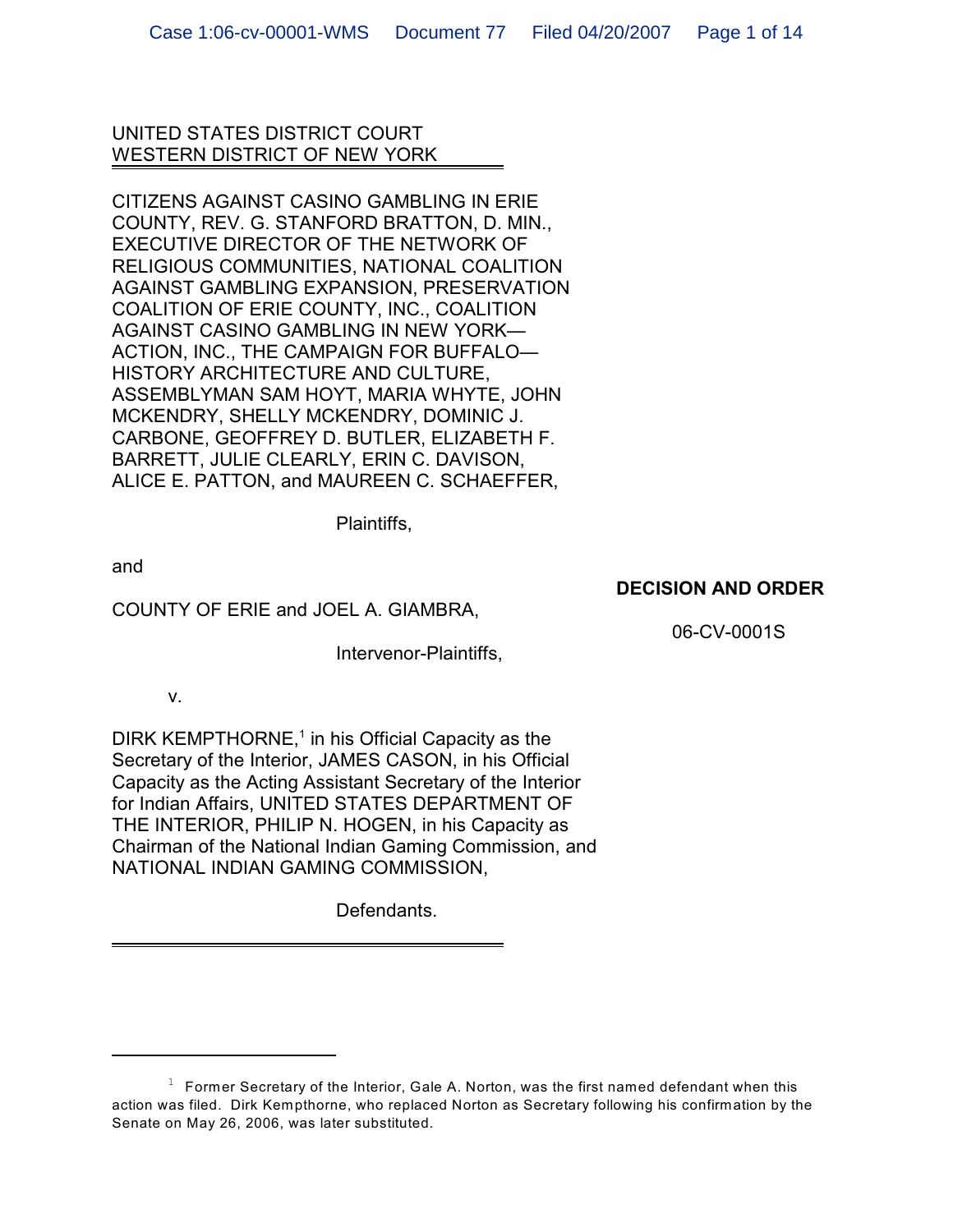# **I. INTRODUCTION**

On January 12, 2007, the Court issued a Decision and Order relative to four motions then pending in this action. Among its rulings, the Court granted in part and denied in part Defendants' Motion to Dismiss the Complaint. The Court also remanded to the Chairman of the National Indian Gaming Commission (the "NIGC") his approval of the Seneca Nation of Indians Class III Gaming Ordinance of 2002 as Amended. On remand, the NIGC Chairman was instructed to determine whether land ultimately purchased by the Seneca Nation of Indians ("SNI") in Buffalo for gaming is "Indian lands" as defined in the Indian Gaming Regulatory Act ("IGRA") and to consider, if necessary, the applicability of section 20 of the IGRA, 25 U.S.C. § 2719, to the Buffalo Parcel. In light of the remand, the remainder of the Complaint was dismissed in its entirety. (Docket No. 67.)

On January 29, 2007, Defendants moved for reconsideration of the Decision and

Order, pursuant to Rule 59(e) of the Federal Rules of Civil Procedure, based on the need

to correct three purported "clear errors" therein. $<sup>2</sup>$  Specifically, Defendants argue that:</sup>

(1) The Court incorrectly found that the Secretary of the Department of the Interior (the "DOI") lacks authority to interpret the IGRA, 25 U.S.C. §§ 2701 *et seq*.;

(2) The Court incorrectly found that the NIGC Chairman was required to make a site-specific determination when approving the Gaming Ordinance; and

(3) The Court misconstrued the law regarding the Quiet Title Act ("QTA"), 28 U.S.C. § 2409a, and erred in finding that the United States waived its sovereign immunity for this suit.

 $2$  Defendants filed a Memorandum of Law ("Defs' MOL"), a Reply Memorandum of Law ("Defs' Reply MOL"), a Notice of Recent Authority with a copy of Michigan Gambling Opposition v. Norton, Civ. No. 05-01181, 2007 U.S. Dist. LEXIS 15430 (D.D.C. Feb. 27, 2007) annexed thereto, and a Reply to Plaintiffs' Response to Defendants' Notice of Recent Authority.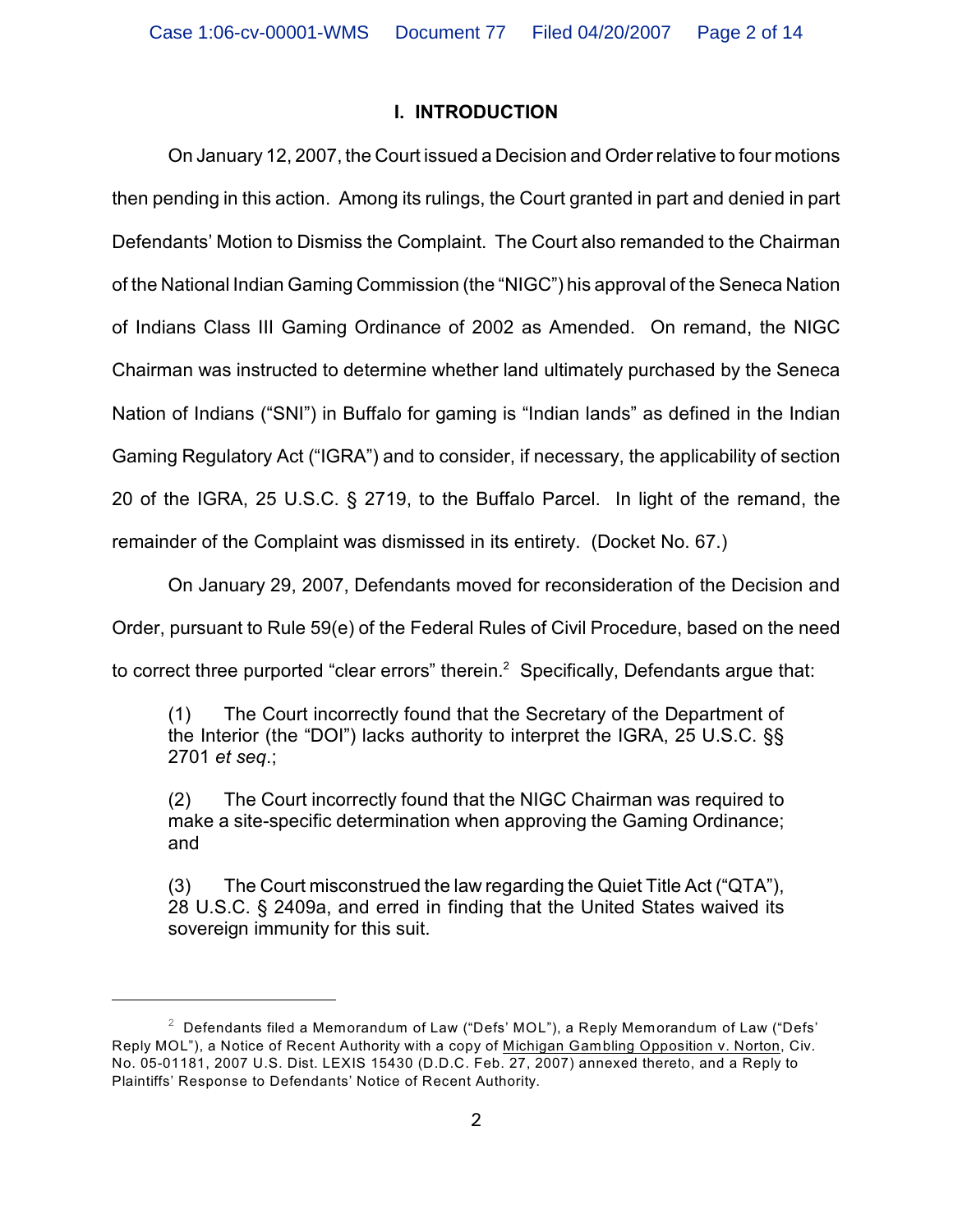Plaintiffs' oppose the motion in all respects.<sup>3</sup> For the reasons fully set forth below, Defendants' motion for reconsideration is granted in part and denied in part.

# **II. DISCUSSION**

# **A. The Secretary's Authority to Interpret the IGRA**

# **1. The Government's Position**

The Government ("Defendants") first asks the Court to reconsider its statement that because the Secretary is not charged with the IGRA's administration, the Secretary's interpretation of the IGRA's terms is owed no deference.<sup>4</sup> According to Defendants, the Court's reliance on Sac and Fox Nation of Missouri v. Norton, 240 F.3d 1250 (10th Cir. 2001) is misplaced because soon after the decision was issued, it was "superceded" and "overruled" by statute. Defendants urge that, contrary to the Court's statement, the Secretary has broad authority to interpret the IGRA.

In 1996, the Wyandotte Tribe involved in Sac and Fox Nation requested that the Secretary take into trust a tract of land on which the tribe intended to develop a class II and class III gaming facility. *Id*. at 1256. The tribe's request implicated Pub. L. 98-602, 98 Stat. 3149<sup>5</sup>, and the Indian Reorganization Act of 1934, 25 U.S.C. § 465, the statute pursuant to which the Secretary may acquire land in trust for the purpose of providing land for

 $3$  Plaintiffs filed a Memorandum in Opposition to Defendants' Motion for Reconsideration ("Pls' MOL") and a Response to Defendants' Notice of Recent Authority.

 $4\text{ }$  The statement to which the Government objects is found at page number 38 of the Decision and Order. (Docket No. 67.)

 $5$  This legislation provided for the appropriation and distribution of money in satisfaction of judgments awarded to the W yandottes by the Indian Claims Commission and the Court of Claims in compensation for lands that the tribe had ceded to the United States in the 1800s. The legislation also provided a sum certain to be used for the purchase of real property to be held in trust by the Secretary. Sac and Fox Nation, 240 F.3d at 1255.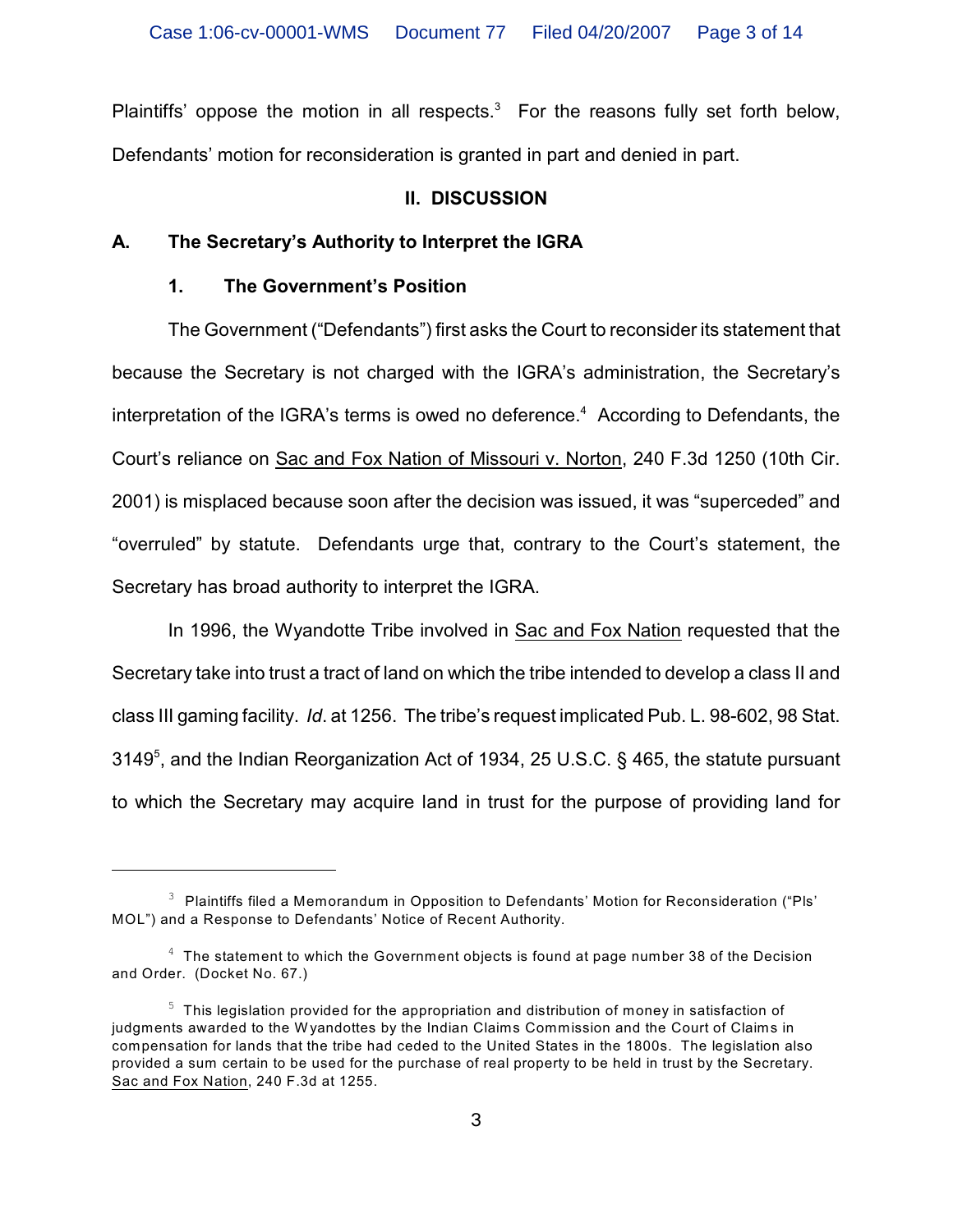Indians. In addition, because the land was acquired after the enactment of the IGRA and its provision prohibiting gaming on trust lands acquired after October 17, 1988, the Secretary considered whether the tribe's intended use of the tract would fall within one of the exceptions to the prohibition. *Id.* at 1254-56. The Secretary first opined that a tribal burying ground known as the Huron Cemetery, which was adjacent to the tract the tribe sought to have taken into trust and had been permanently reserved for use as a cemetery, was a "reservation" for purposes of the IGRA. *Id.* at 1256. On the basis of his "reservation" determination, the Secretary concluded that the contiguous parcel the tribe sought to have taken into trust would fall within the exception to the gaming prohibition set forth at 25 U.S.C. § 2719(a)(1). *Id.*

The Sac and Fox Nation plaintiffs challenged, among other things, the Secretary's decision to acquire the tract in trust and his conclusion that the tribe could lawfully game on the property. *Id.* at 1256-57. The district court made a number of determinations, but refrained from deciding whether the Huron Cemetery constituted a "reservation." *Id*. at 1258. The Tenth Circuit did consider that issue, found that it owed no deference to the Secretary's interpretation of the IGRA's terms, and went on to hold that the Huron Cemetery did not fall within the IGRA definition of "reservation." *Id*. at 1264-67.

Following the Tenth Circuit's decision, as Defendants correctly note, Congress expressly stated that "[t]he authority to determine whether a specific area of land is a "reservation" for purposes of [the IGRA] was delegated to the Secretary of the Interior on October 17, 1988 $^6$  . . . ." Department of the Interior and Related Agencies Appropriations Act, 2002, Pub L. No. 107-63, § 134, 115 Stat. 414, 443 (2001). Defendants previously

 $6$  This is the date of the IGRA's enactment.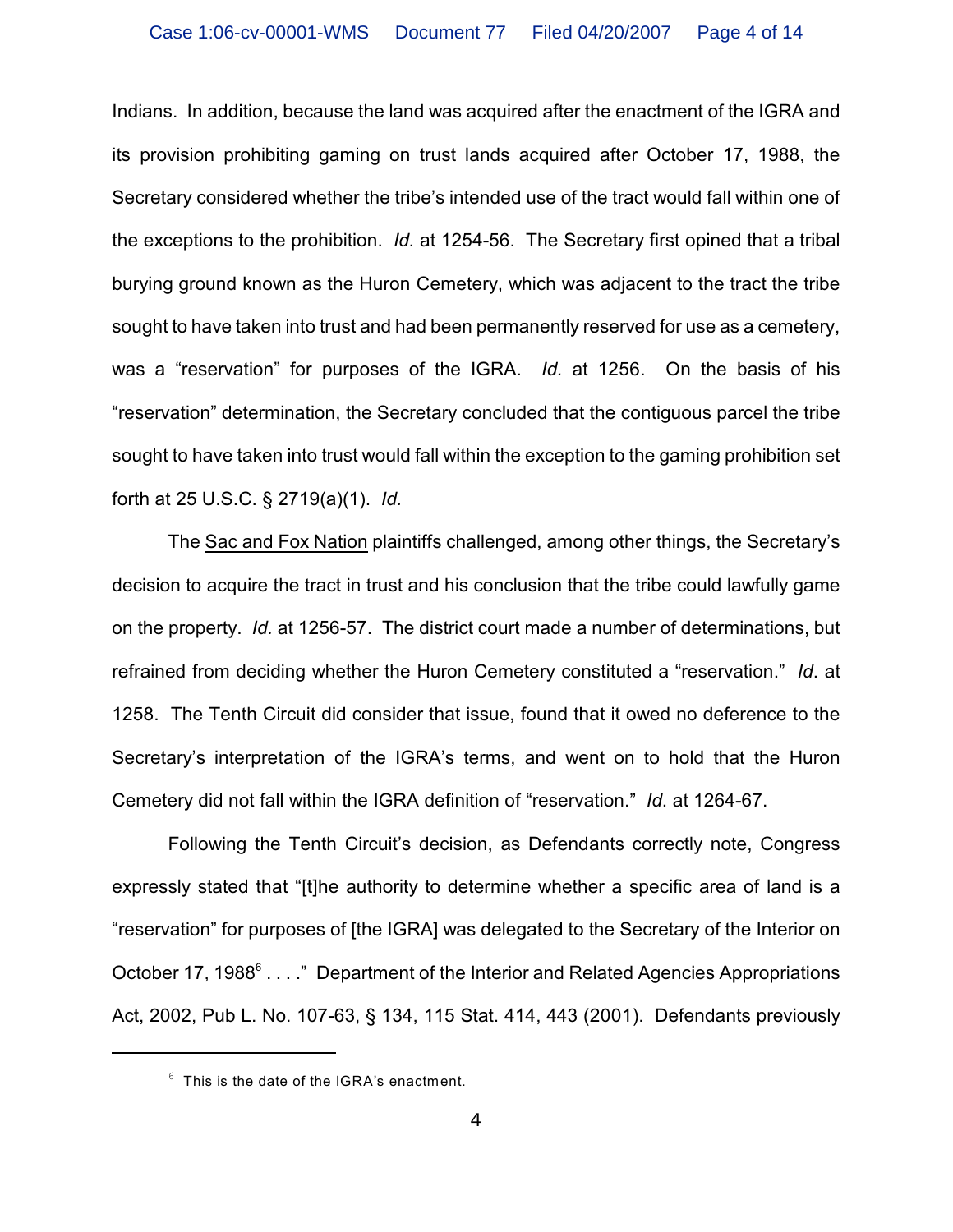conceded, in their opposition to Plaintiffs' Motion for Summary Judgment, that the Buffalo Parcel at issue in this case does not constitute a reservation, nor can it become part of the SNI's existing reservations. (Docket No. 53-1 at 15-16, 16 at n. 9, and 23 at n. 15.) Nevertheless, Defendants urge that Pub. L. No. 107-63 "superceded" and "overruled" Sac and Fox Nation not just with respect to reservation land, but by confirming the Secretary's broad authority to interpret the IGRA. In support, they cite to City of Roseville v. Norton, 348 F.3d 1020 (D.C. Cir. 2003) (whether Secretary's acquisition of new reservation land for tribe restored to federal recognition was "restoration of lands" within the meaning of IGRA) and State of Oregon v. Norton, 271 F. Supp. 2d 1270 (D. Or. 2003) (challenge to Secretary's interpretation of "restoration of lands" exception to IGRA's after-acquired lands prohibition).

Defendants claim the Court erred when it failed to find that the Secretary has the authority to interpret the IGRA generally, and 25 U.S.C. § 2719 specifically. To that end, Defendants urge that once the Secretary approves the conduct of gaming activity, the NIGC cannot determine otherwise. (Defs' MOL at 4, n.1.)

#### **2. The Plaintiffs' Position**

Plaintiffs respond by arguing that Pub. L. No. 107-63, § 134, on its face, is narrowly circumscribed, and speaks only to the Secretary's authority to determine whether a particular tract of land qualifies as a "reservation." It is Plaintiffs' position that this legislation did not amount to a delegation of authority to the Secretary to interpret all of the IGRA. Furthermore, Plaintiffs characterize Defendants' position that Sac and Fox Nation was "superceded" and "overruled" as patently unsupportable. Indeed, as Plaintiffs note,

5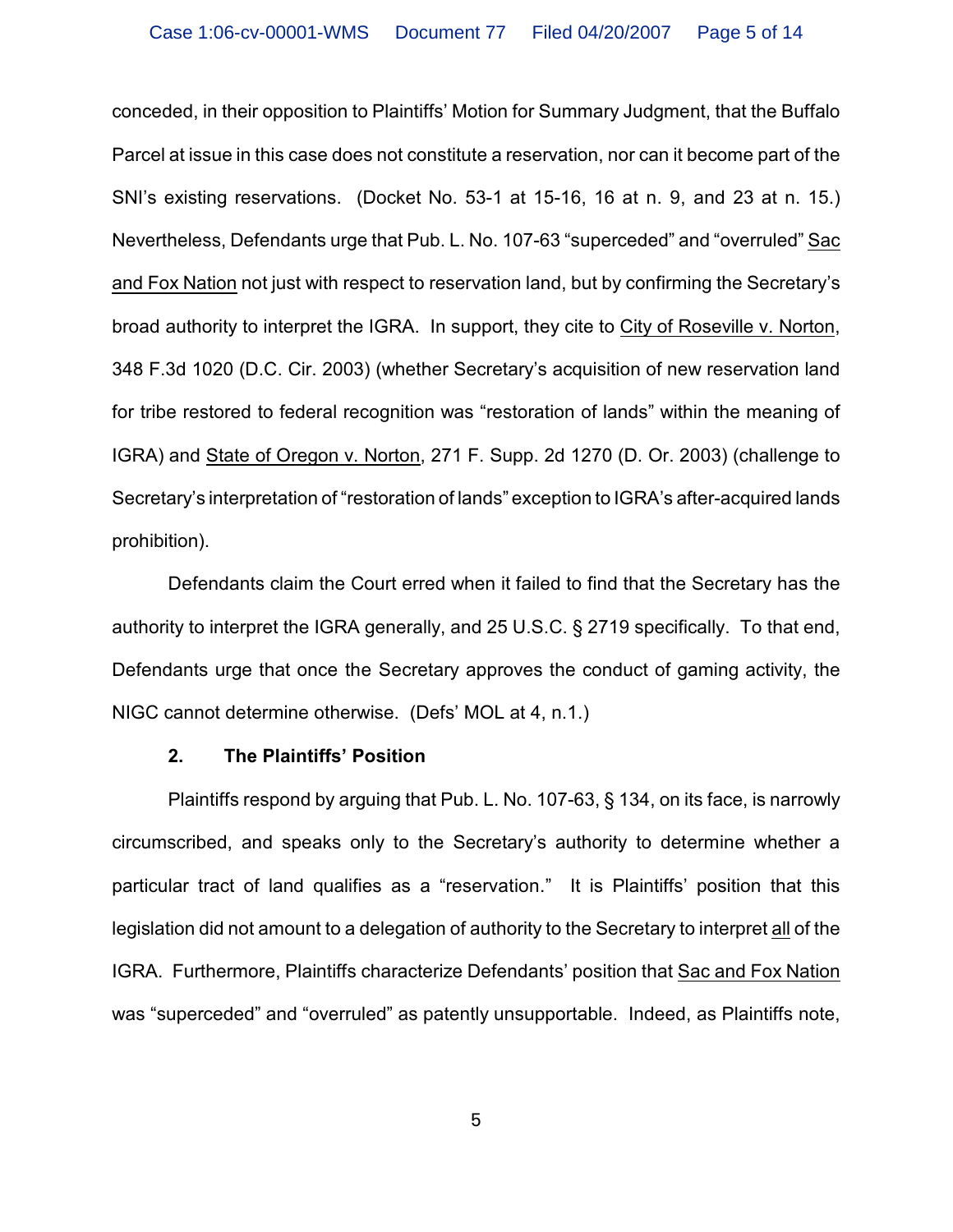Congress subsequently felt the need to again clarify its position on Sac and Fox Nation in the Department of the Interior and Related Agencies Appropriations Act, 2004:

SEC. 131. (a) IN GENERAL.—Nothing in section 134 of the Department of the Interior and Related Agencies Appropriations Act, 2002 (115 Stat. 443) affects the decision of the United States Court of Appeals for the 10th Circuit in Sac and Fox Nation v. Norton, 240 F.3d 1250 (2001).

Pub. L. No. 108-108, § 131, 117 Stat. 1241 (2003).<sup>7</sup>

While Plaintiffs concede that Pub. L. No. 107-63 does clarify the Secretary's authority to determine whether land qualifies as a "reservation," they argue that the legislation should not be read more broadly than its plain terms. As such, it has no relevance here where the parties agree that the Buffalo Parcel is not, and cannot become, a reservation for purposes of the IGRA.

Finally, Plaintiffs urge that even if Defendants are correct in stating that the Secretary is entitled to deference with respect to interpretations of the IGRA, such a finding would not alter the outcome of the Court's Decision and Order—*i.e.*, remand to the NIGC Chairman for further proceedings—and, thus, Defendants' argument does not provide an appropriate basis for reconsideration. *See* In re Converium Holding AG Securities Litig., 04 Civ. 7897, 2007 U.S. Dist. LEXIS 25849, at \*4-5 (S.D.N.Y. Apr. 9, 2007) ("A motion for reconsideration should be granted only where the moving party demonstrates that the court has overlooked factual matters or controlling precedent that were presented to it on the

 $\frac{7}{7}$  Defendants argue, in reply, that this clarification was specifically directed to confusion that arose after the enactment of Pub. L. No. 107-63 about whether Congress intended to reverse the Tenth Circuit's decision that the Huron Cemetery was not a reservation for purposes of the IGRA and that the contiguous lands exception did not apply to the adjacent tract taken into trust. *See* Pub. L. No. 108-108, § 131(b) (sanctioning the ultimate result in Sac and Fox Nation). Thus, according to Defendants, Pub. L. No. 107- 63 continues to require that decisions by the Secretary regarding a parcel's status be accorded deference. In further support, Defendants cite to Michigan Gambling Opposition v. Norton, 05-01181, 2007 U.S. Dist. LEXIS 15430 (D.D.C. Feb. 27, 2007) (Secretary's decision that property was an "initial reservation") and Citizens Exposing Truth About Casinos v. Norton, 02-1754, 2004 U.S. Dist. LEXIS 27498 (D.D.C. Apr. 23, 2004) (Secretary's decision to take land into trust as tribe's "initial reservation").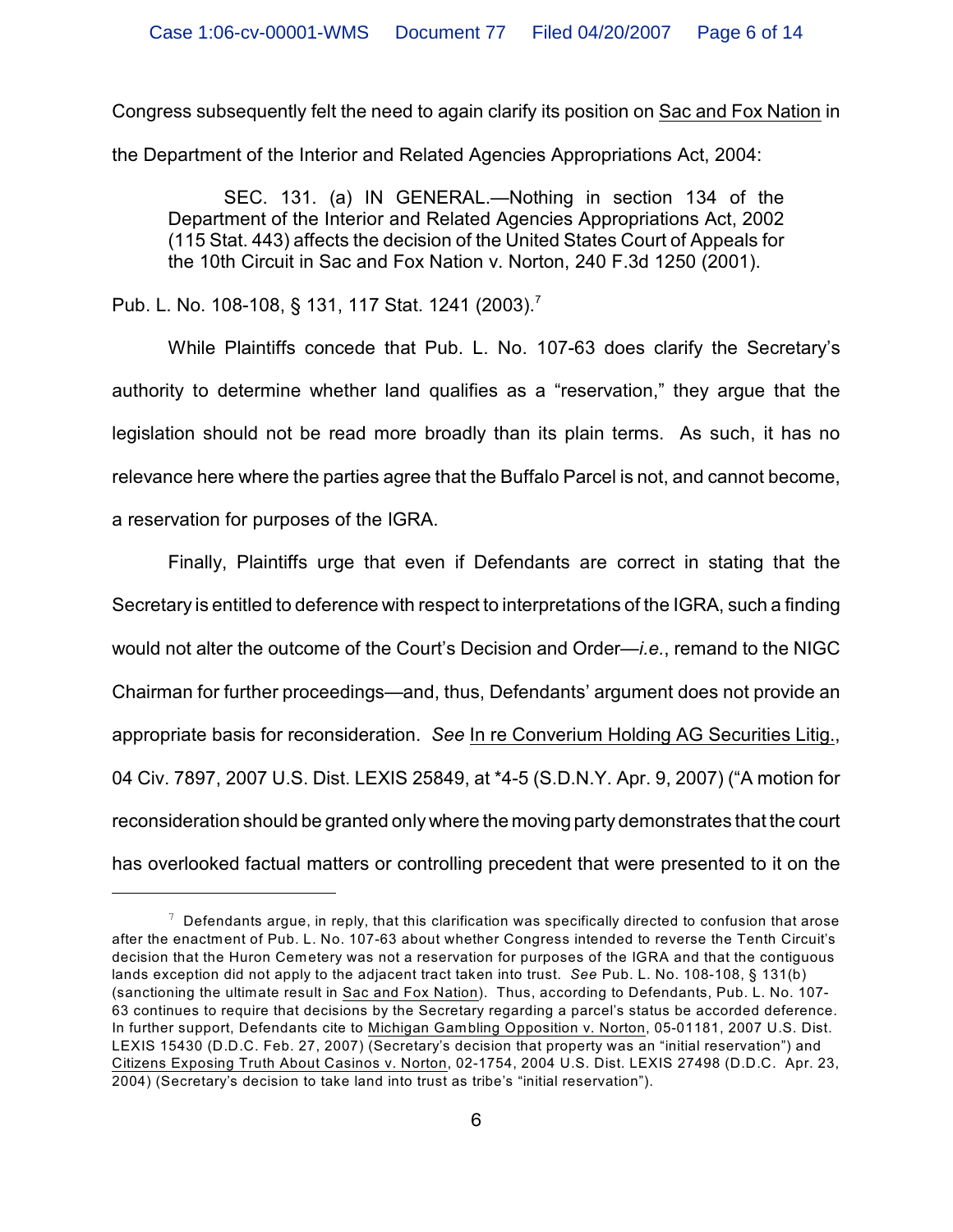underlying motion and that would have changed its decision.") (citations omitted); Lauria v. United States, 3:96cr185, 3:01cv1893, 3:01cv1894, 2007 U.S. Dist. LEXIS 25390, at \*5 (D. Conn. Apr. 5, 2007) (reconsideration should be granted only when a party can point to controlling decisions or data that the court overlooked and that might reasonably be expected to alter the conclusion reached by the court) (quoting Shrader v. CSX Transp., Inc., 70 F.3d 255, 257 (2d Cir. 1995)).

#### **3. The Court's Consideration**

The Court agrees with Plaintiffs insofar as they urge that accepting Defendants argument on deference would not alter the findings underlying the remand—that is, the NIGC Chairman has a duty to determine whether he has jurisdiction to approve a gaming ordinance, the Chairman had sufficient information before him in this case to alert him to the need to consider whether new land the SNI proposed to acquire would be gaming eligible Indian lands, and the record does not indicate that the Chairman was aware of, much less considered, the Secretary's opinion on that issue, or that he gave the question any independent consideration.

Nevertheless, in light of the Court's decision to remand, there is at least the possibility that a dispute involving some of the issues presented in this case may again come before the Court. Although not relevant to the ultimate determination in this case, the deference issue raised by Defendants may become relevant to a future determination on the same or similar issues. In that regard, the Court is not inclined to be as dismissive of the Government's concerns as would typically be the case where, as here, the statement objected to is *dictum*.

7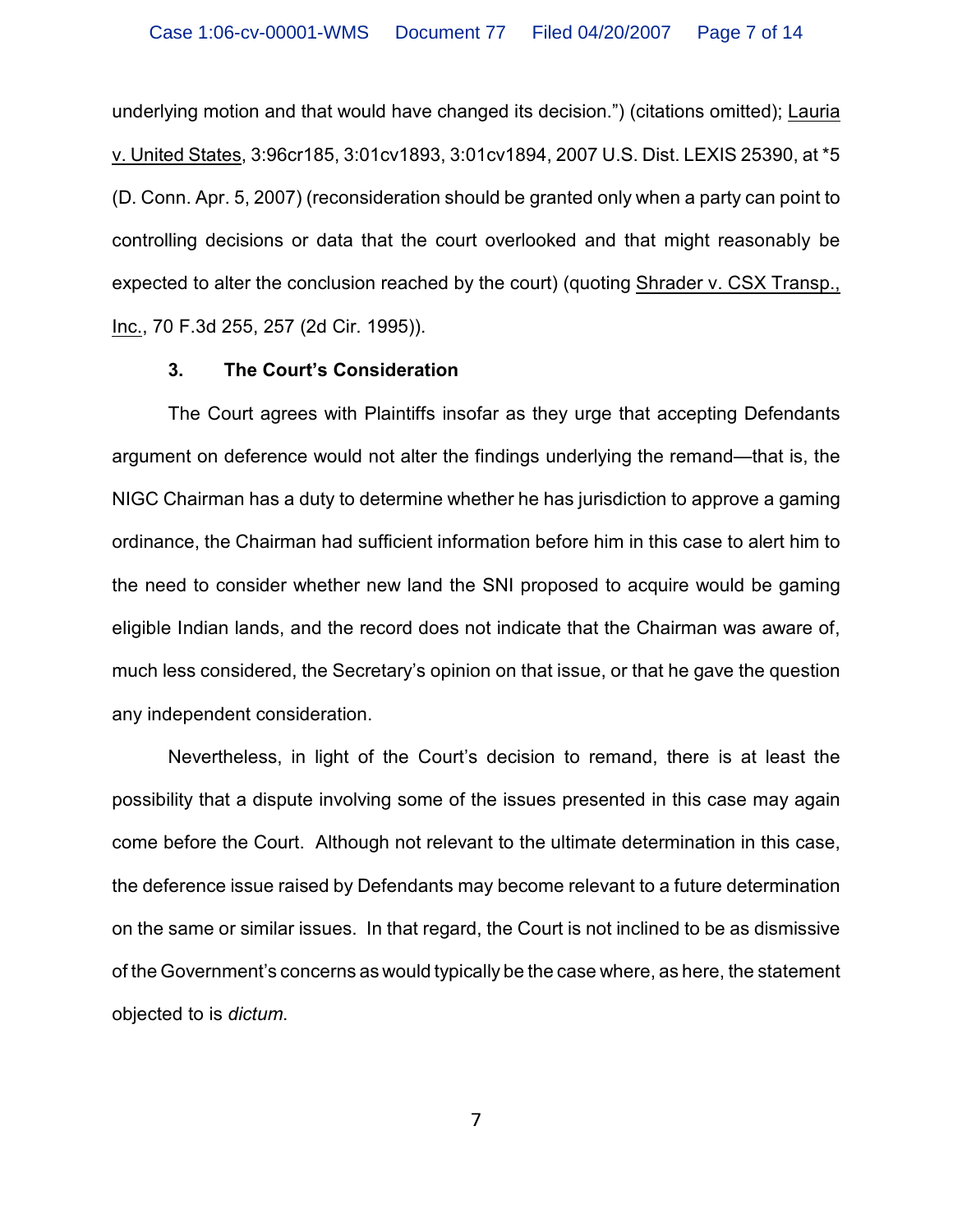The Court agrees that to the extent that it did not, at minimum, recognize the Secretary's authority to determine whether a particular parcel of land qualifies as a reservation for purposes of the IGRA, the statement Defendants object to is overly broad.<sup>8</sup> Fortunately, any concerns Defendants have over whether the Court will give due consideration to the issue of deference when and if it does become relevant are readily dealt with by striking the sentence that is the subject of Defendants' concern from the January 12, 2007 Decision and Order. Accordingly, this aspect of Defendants' motion, though not relevant to the ultimate outcome here, is granted to the extent that the last sentence of the first full paragraph of page number 38 is stricken from Docket No. 67.

### **B. The NIGC Chairman's Duties**

Defendants second argument is that the Court committed clear error in remanding the NIGC Chairman's decision approving the SNI's Gaming Ordinance. As already noted, the Court remanded the matter upon finding there was no basis from which it could conclude that the Chairman, in approving the Ordinance, had considered whether the SNI was proposing to engage in class III gaming activity on Indian lands over which the SNI had, or would have, jurisdiction. (Docket No. 67 at 40-47.)

Defendants argue that such finding was error because: (1) the Chairman's role was limited to verifying that the Ordinance met the NIGC's submission requirements, (2) the Chairman's role was limited to approving a non site-specific ordinance and the IGRA does not require the Chairman to consider whether a particular parcel on which gaming is

 $8\text{ }$  The Court declines to engage in further analysis at this juncture and issue what would amount to an advisory opinion on the issue of deference for a dispute that it may or may not see again and which may or may not involve the same intersection between the IGRA and other statutes as was presented here.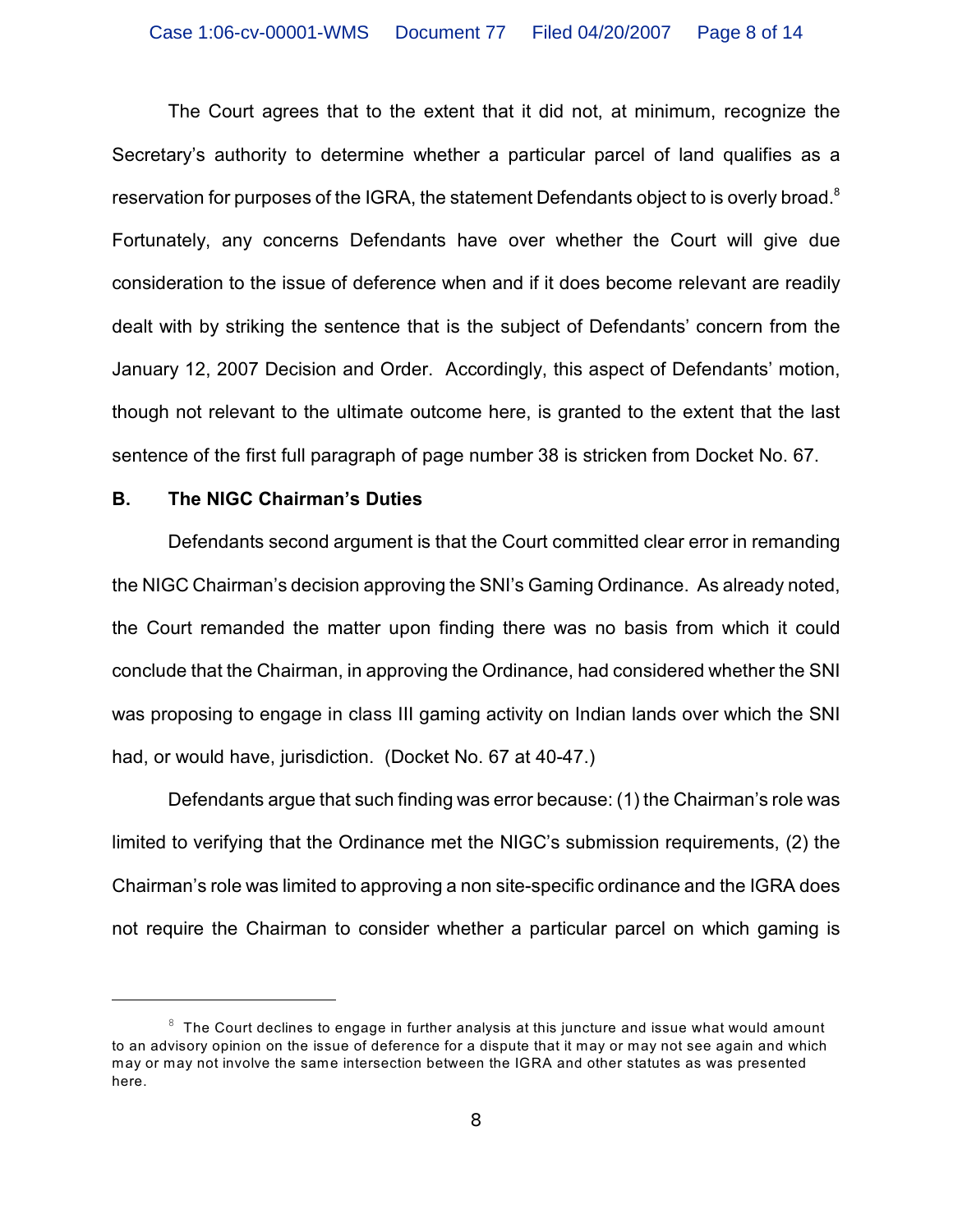proposed is Indian lands, (3) even reading the Ordinance and Nation-State Gaming Compact together, there was not sufficient information to allow the Chairman to make an Indian lands determination, and (4) in the event an Indian lands determination was required, the Secretary of the DOI made that determination when she permitted the Compact to go into effect.

Each of these points was raised by Defendants in their Motion to Dismiss. (Docket No. 22 at 31-35.) The Court expressly rejected each argument as a basis for dismissal of all claims against the NIGC and its Chairman, and held that the Chairman is required to determine whether a tribe is proposing to engage in class III gaming activity on Indian lands. In other words, before approving a gaming ordinance, the Chairman must consider whether such approval is within his jurisdiction.

Defendants have not offered anything in their Motion for Reconsideration on this issue that the Court did not fully consider in the first instance.  $\degree$  Simply recycling arguments the Court previously rejected does not sufficiently demonstrate that the Court's decision to remand this matter to the Chairman was "clear error." At best, it demonstrates Defendants' dissatisfaction with the outcome. *See* Sidney v. United States, 03-CV-791S, 2006 U.S. Dist. LEXIS 24469, at \*4 (W.D.N.Y. Apr. 28, 2006) ("[m]otions for reconsideration are not to be used as a means to reargue matters already disposed of by

 $9$  Defendants do contend, at footnote 6 of their Motion for Reconsideration (Defs' MOL at 7), that the Court should have adjudicated the standing "argument" they made at footnote 16 of their Motion to Dismiss (Docket No. 22 at 31-32). In the Court's view, if Defendants intended to challenge Plaintiffs' standing to commence suit, they should have done something more than insert a conclusory footnote to that effect. It is not the Court's duty to research and make Defendants' arguments for them. In any event, the standing "argument" was premised, in part, on the assertion that the Ordinance did not specifically approve gaming on the Buffalo Parcel, which had not yet been purchased. That assertion was implicitly rejected when the Court determined that the Ordinance sufficiently apprised the Chairman of the SNI's intent to purchase new land for gaming, the general locations of the purchase, the manner in which the land would be acquired and the status the SNI intended to seek for the property.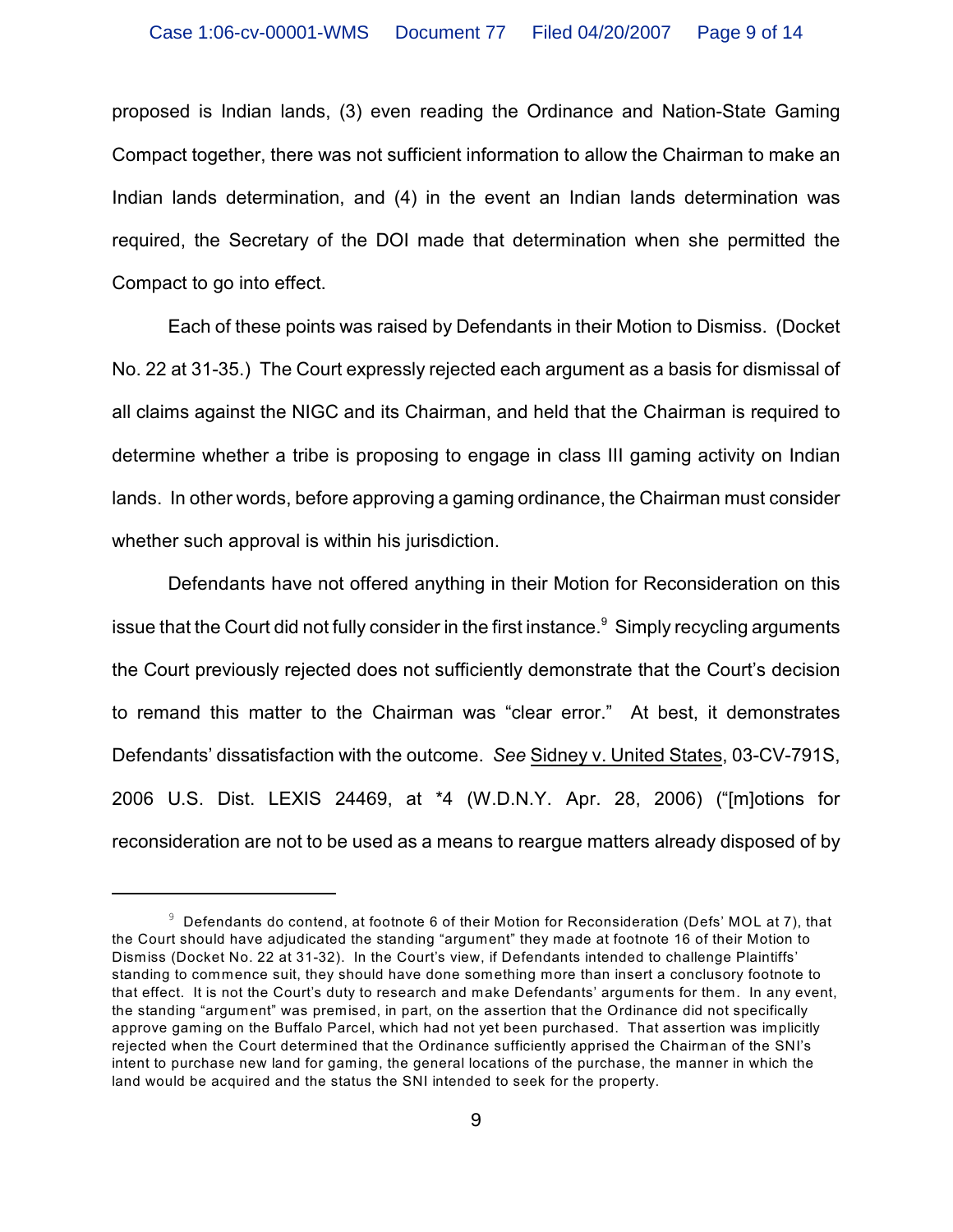prior ruling or to put forward additional arguments that could have been raised prior to the decision.") (citation omitted).

#### **C. The Quiet Title Act's Preservation of Immunity from Suit**

Finally, the Government questions the Court's determination that this action was not subject to dismissal in its entirety for lack of subject matter jurisdiction based on the QTA. When the Court considered Defendants' QTA argument in the first instance, it proceeded from the assumption that the United States claimed an interest in the Buffalo Parcel based on the property's restricted fee status, but held that the QTA is not applicable to this action because "the Parcel's title is not in danger of divestiture as a consequence of this lawsuit." (Docket No. 67 at 34.) The Government now states it "finds it necessary to clarify the error in this Court's QTA analysis." (Defs' MOL at 9.)

Defendants' argument is as follows. Although the United States holds a fee interest in Indian trust lands, it never holds such an interest in restricted Indian lands. Because the Government never has a fee interest in restricted Indian lands, the Court's holding has the effect of reading the "restricted Indian lands" exception to the waiver of sovereign immunity out of the QTA. Defendants then urge that, despite the use of the term "title" in both the caption and the substance of the QTA, Congress actually intended that the QTA preclude actions challenging the status of lands, rather than the title thereto. They suggest that to conclude otherwise would reverse the Settlement Act process. In the Court's view, Defendants' argument not only misconstrues the Court's holding; it is contrary to the plain language of the QTA and the holdings in numerous decisions, including the very case on which Defendants rely.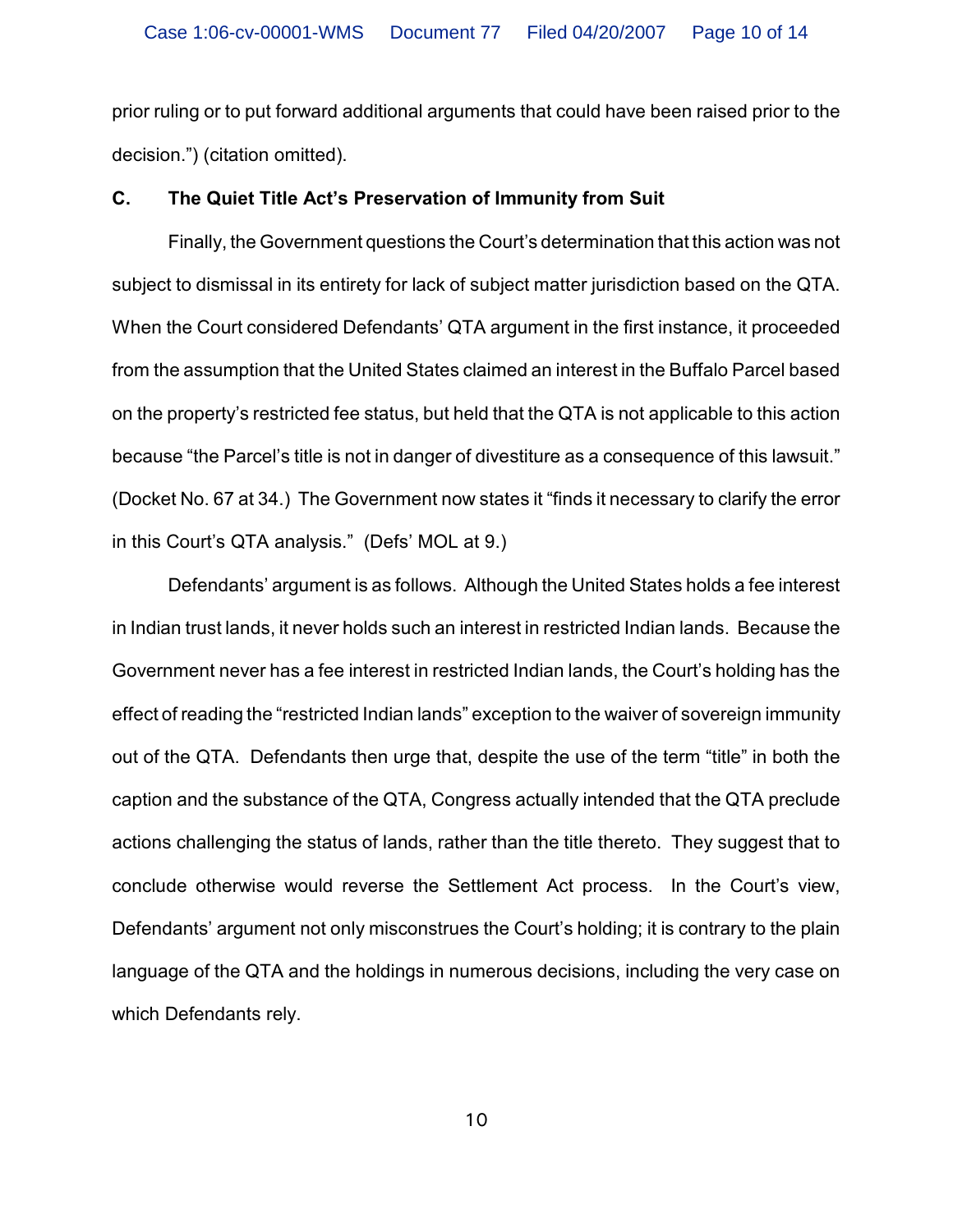Defendants have not provided any analysis or citations in support of their pronouncement that the Court's decision renders a portion of the QTA a nullity. To the extent that the Court can discern a basis for Defendants' argument, it appears they believe the Court's holding requires that the United States have an ownership interest in property before the QTA applies. The Court neither stated nor implied that such a requirement exists<sup>10</sup> and Defendants' argument, to the extent it is based on such a reading, simply is incorrect and without merit.

Equally without merit is Defendants' argument that Congress intended the QTA to "preclude[ ] review of the status of Indian lands, regardless of whether" title is disputed. (Defs' MOL at 10.) The QTA provides that:

The United States may be named as a party defendant in a civil action under this section to adjudicate a disputed title to real property in which the United States claims an interest, other than a security interest or water rights. This section does not apply to trust or restricted Indian lands . . . .

28 U.S.C. § 2409a(a). Stated more simply for purposes of this discussion, the United States cannot be named as a party defendant in a suit seeking to adjudicate disputed title to restricted Indian lands, because it has not waived its immunity with respect to such actions.

As is clear from the plain language of the statute, for the QTA to apply to an action: "(1) the United States must claim an interest [other than a security interest or water rights] in the property at issue, and (2) there must be a disputed title to real property. If either condition is absent, the [QTA] in terms does not apply . . . ." Leisnoi, Inc. v. United States,

 $10$  To the contrary, at footnote 19 of its Decision and Order, the Court expressly stated that "[w]hile restricting fee on property [owned by an Indian or tribe] is an act that allows the United States to claim an interest in the real property for purposes of the QTA, the QTA applies only if the dispute is one that seeks to adjudicate title. No such dispute exists here." (Docket No. 67 at 33, n.19.)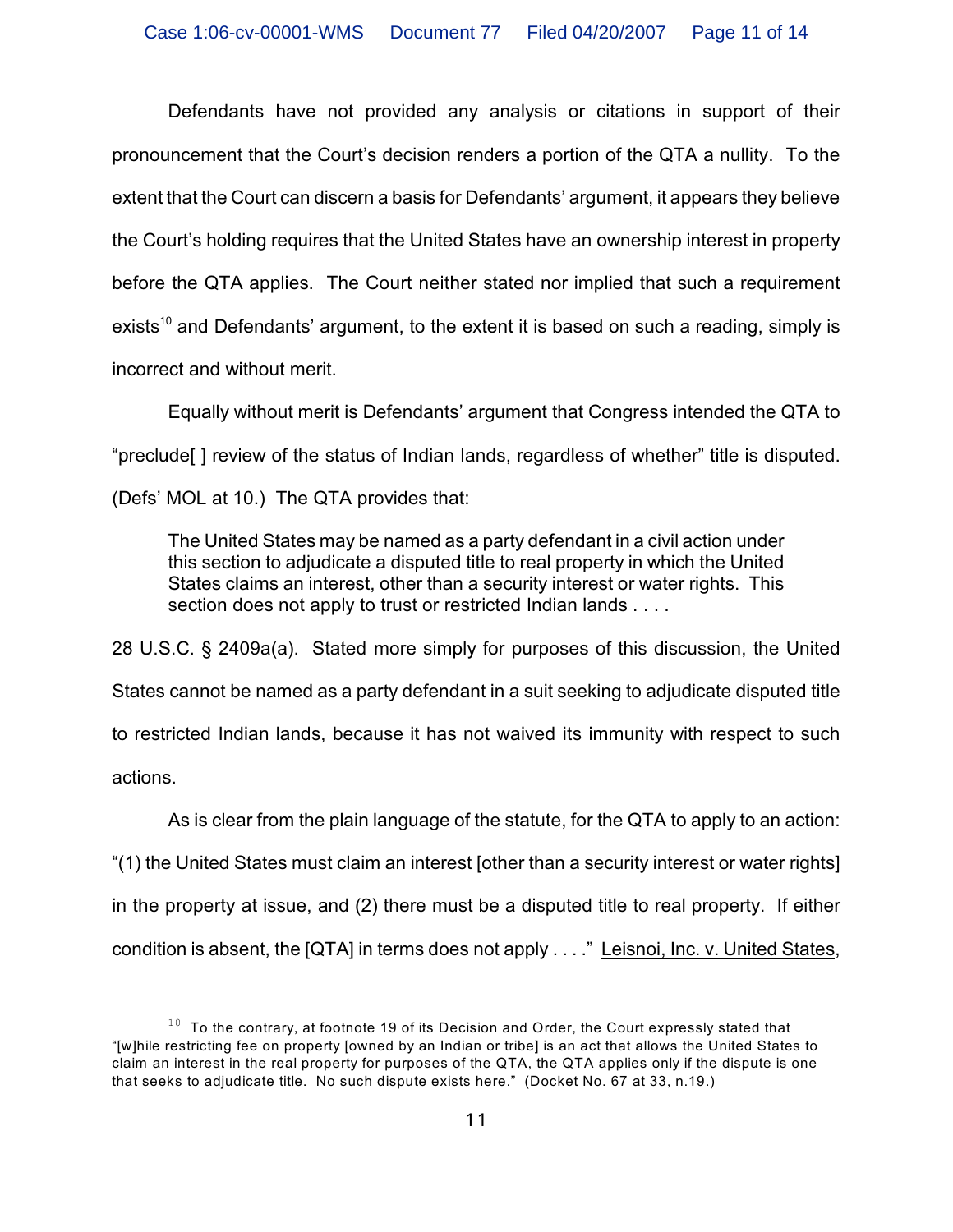170 F.3d 1188, 1191 (9th Cir. 1999) ("Lesnoi I") (although United States, an easement holder, claimed an "interest" in property that was owned by the plaintiff, QTA did not apply because the action did not involve any colorable conflict relating to the property's title). *See also*, Lesnoi, Inc. v. United States, 267 F.3d 1019, 1023 (9th Cir. 2001) ("Lesnoi II") (restating conditions under which QTA applies); The Calf Island Cmty. Trust, Inc. v. Young Men's Christian Ass'n of Greenwich, 263 F. Supp. 2d 400, 402 (D. Conn. 2003) (adopting same); McMaster v. United States, 177 F.3d 936, 939-41 (11th Cir. 1999), *cert. denied*, 528 U.S. 1118, 120 S. Ct. 940, 145 L. Ed. 2d 817 (2000) (phrase "adjudicate a disputed title" concerns the quality of title and involves disputes over the right to or ownership in land; thus, action seeking enforcement of covenants governing land use did not create a title dispute such that QTA waiver would apply).

Defendants urge that "courts of appeal have routinely precluded review of the status of Indian lands," even when its title is not in dispute. (Defs' MOL at 10.) However, the sole Court of Appeals decision they cite fails to support this statement. In Neighbors for Rational Dev., Inc. v. Norton, the Tenth Circuit held that "to the extent Neighbors['] requested relief *would divest the United States of title* to the property the [QTA] precludes Neighbors' suit." 379 F.3d 956, 958 (10th Cir. 2004) (emphasis supplied). Neighbors had urged that the QTA did not apply to its action because it was not claiming any adverse ownership interest in the property at issue. However, the Secretary argued, and the Circuit Court agreed, that Neighbors' request for a judgment declaring the property acquisition null and void was the equivalent of a quiet title action. *Id*. at 961. In short, the QTA applied to the dispute in Neighbors not because the property had Indian land status, but because the lawsuit could result in divestiture of title to real property in which the United States claimed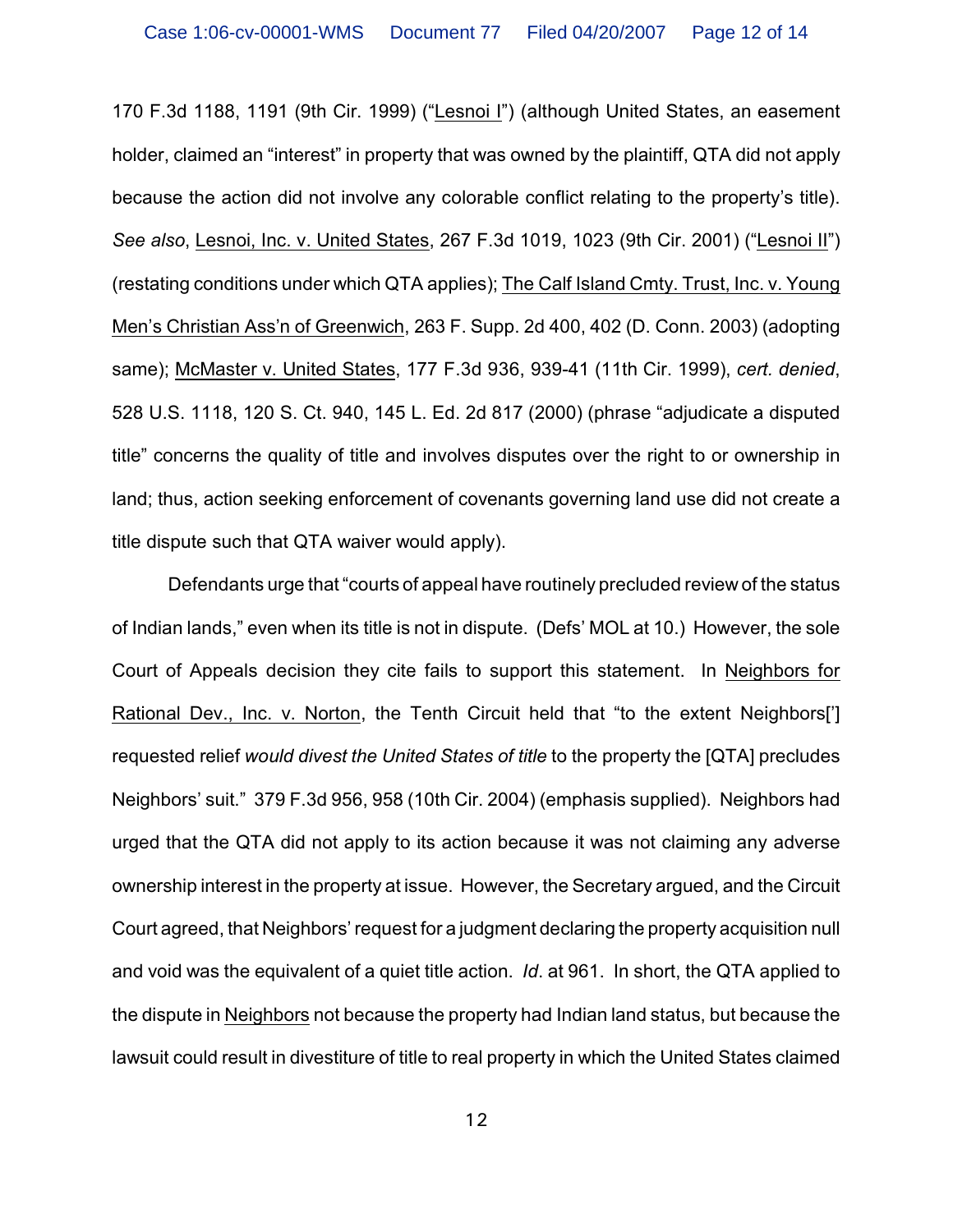an interest. It was the property's status as Indian land that then placed it within the exemption to the QTA's waiver of sovereign immunity, thereby precluding Neighbors' suit.

Defendants have not identified any case that was dismissed based on the QTA where the claims or relief requested had no potential to alter title to real property. Defendants do not challenge the Court's express finding in this case that "there is no challenge to the title to the Buffalo Parcel, express or implied, in the [Plaintiffs'] claims or the[ir] requested relief." (Docket No. 67 at 31.) Thus, the Court can discern no error in its conclusion that because the Parcel's title is not in danger of divestiture as a result of this lawsuit, the QTA is not applicable. (*Id*. at 34.) Quite simply, before the Government can invoke the QTA's "trust or restricted Indian lands" exception as a shield to suit, there first must exist a dispute that otherwise triggers the QTA's waiver of sovereign immunity.<sup>11</sup> No such dispute exists here.

Defendants also suggest, without explanation or citation, that "any determination that the Buffalo Parcel is not 'Indian lands' would result in the loss of jurisdiction by the Nation over those lands and consequently, those lands would revert to fee simple lands, not restricted fee Indian lands, thereby reversing the Settlement Act process." This action involved a dispute over, among other things, Defendants' administrative determinations that the Buffalo Parcel's restricted fee status qualifies it as "Indian lands" within the meaning of the IGRA. The Court reviewed Plaintiffs' IGRA claims and determined that they had no potential to divest the SNI of title to the Buffalo Parcel *or to alter the restricted*

 $11$  Defendants' contention that the Court found the United States had waived its immunity under the QTA is simply incorrect. (Defs' MOL at 2.) Rather, the Court held that this action does not fall under the QTA.